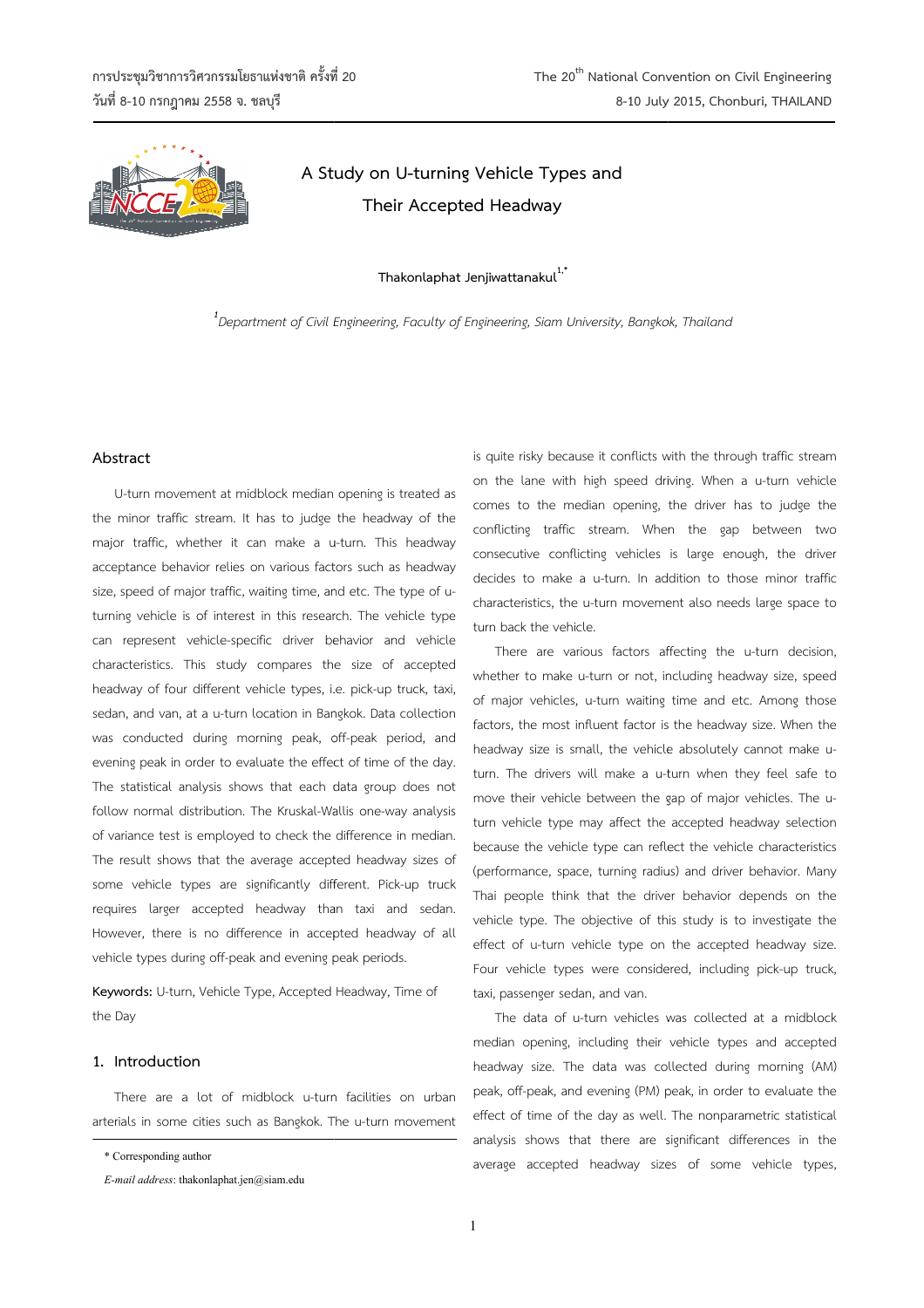considering all time periods and AM peak. The multiple comparisons show that pick-up truck requires larger accepted headway than taxi and sedan. Considering the data collected in off-peak and PM peak, the analysis concludes no significant difference in average accepted headway, implying that all uturn vehicle types behave the same in those time periods.

#### **2. Literature Review**

The u-turn movement at median opening is similar to the movement of minor traffic at two-way stop-controlled (TWSC) intersection. Nevertheless, the u-turn movement may have a better sight distance, need more space, and move slower. The latest highway capacity manual (HCM2010) includes the major traffic's u-turn movement in the capacity analysis [1]. The movement capacity is based on conflicting traffic volume, critical headway, and follow-up headway.

The different conditions (combination of driver, vehicle, traffic, and environment conditions) result in the different gap acceptance behavior at TWSC intersections. Most past studies concentrated on the driver characteristics, such as age and gender. Dissanayake et al. (2002) studies on the gap acceptance capabilities of different driver age groups under different light conditions, daytime and nighttime, at TWSC intersections [2]. Three driver age groups (old, middle, and young) were considered in accordance with two maneuvers (left-turn and through) for each light condition. The analysis results show the significant differences (95% confidence interval) in the gap acceptance capabilities among three driver age groups under both day and night light conditions. The study by Yan et al. (2007) compliments the same conclusion [3]. The older drivers tend to select the larger gaps than the gaps selected by the younger and middle-age drivers. The male drivers tend to accept smaller gaps than female drivers.

In addition to the static driver characteristics, the gap acceptance also depends on waiting time or delay that the driver faces. The mean accepted gap decreases as the queue time or service time increases; the longer waiting time, the greater driver's frustration and the better driver capability in estimation the size of an accepted gap [4]. The longer a driver waits, the more the driver is willing to accept risk; the entry onto the main road occurs when the benefit from entry is greater than the associated risk [5]. A study at u-turn junction also shows that the longer time the driver waits at the stop line, the smaller gap the driver accepts [6]. When the driver accepts the significantly small gap, this situation may lead to traffic accident. So, there might be some aggressive drivers who force their vehicles into the major stream, making the conflicting vehicles to slow down or stop. Three major factors, affecting the probability of such a forcing maneuver, include driver age, car performance, and average speed on the major road [7]. The driver's total waiting time, while waiting for an acceptable gap, is of little significance in incurring the forcing behavior.

The previous study investigates the factors affecting the uturn decision, whether to make a u-turn or not under various conditions. The significant factors include gap size, conflicting speed, and waiting time. The driver age group, gender, queuing time, and vehicle type are among the insignificant factors [8]. As the most influent factor is the gap size, this paper investigates the effect of vehicle type on the accepted gap selection. The vehicle type could be a representative of vehicle and driver characteristics.

# **3. Data Collection**

## 3.1 *Site Characteristics*

The traffic data collection was conducted at a midblock median opening on Phetkasem Road, a six-lane urban arterial in western Bangkok, Thailand. Fig.1 illustrates the site location and road physical configuration. The site is located in front of the Future Park Bangkhae (currently Seacon Bangkhae), approximate a middle way between junctions of Ratchapruk Road and Kanchanaphisek Road. The road configuration, at the u-turn junction, has three through lanes in each direction with an exclusive u-turn lane on both directions. Most u-turn vehicles encroach to the middle lane in order to complete the u-turn maneuver. There was comparatively high u-turn traffic volume at the site, comparing to other u-turn locations on the same road.



**Fig.1.** Site location and physical configurations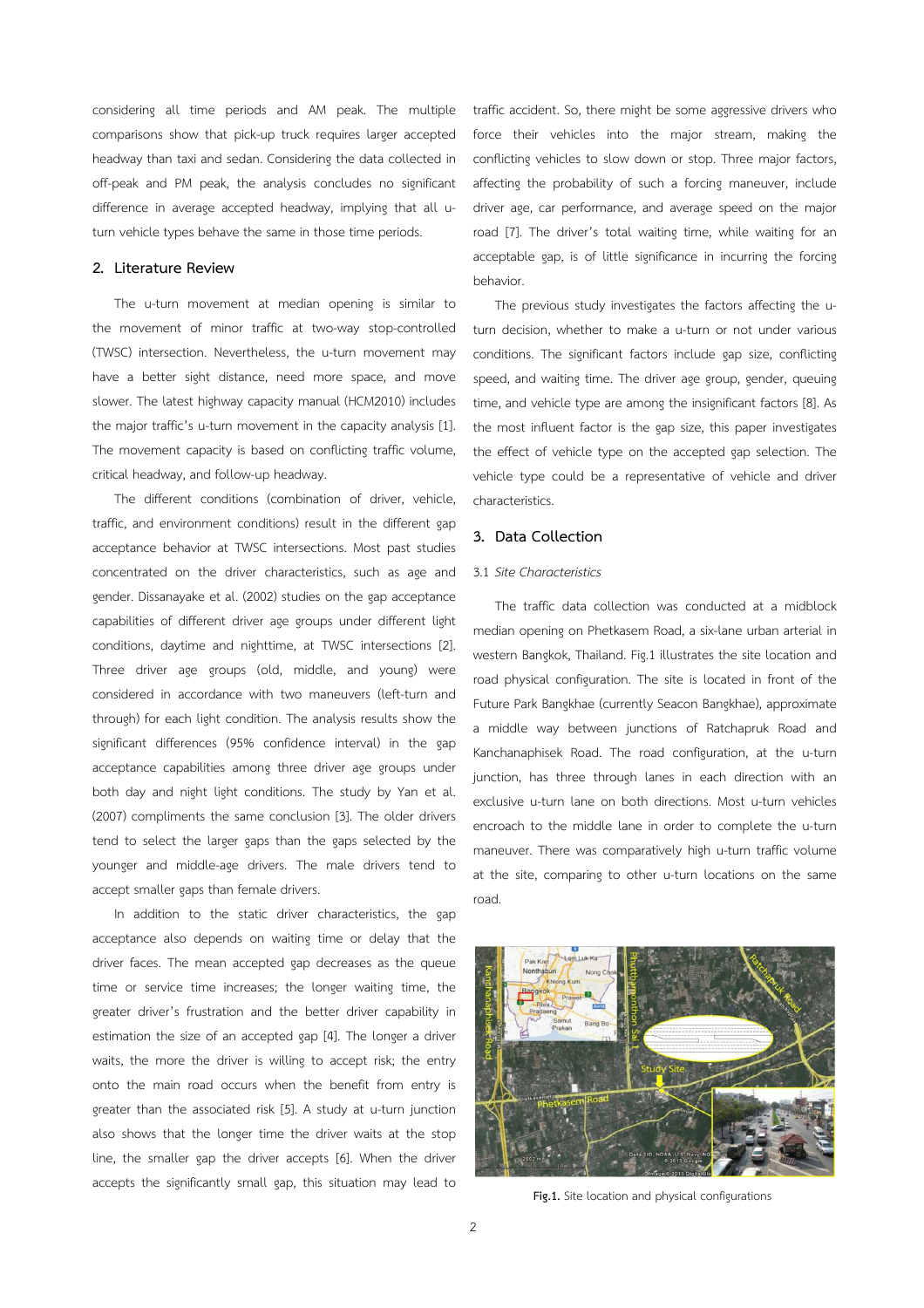## 3.2 *Field Data Collection*

The field data was collected during AM peak period (07:00- 09:00), off-peak period (11:00-13:00), and PM peak period (16:00- 18:00) on two days. A digital video camera was set up on the pedestrian bridge to record the traffic movements at the site. According to the video vision, the subjected movement was the u-turn from eastbound to westbound. The recorded video files were reviewed in the laboratory to extract the required data for further analysis. As observed from the site, there were many types of vehicle making u-turns. Only the vehicle types with the passenger car equivalent (PCE) equal one were considered in this study. Those included pick-up truck, taxi, passenger sedan, and van. The heavy vehicles, which require more space and larger gap, were excluded from this comparison.

## 3.3 *Laboratory Data Collection*

In the laboratory, the collected video files were run on a computer. For each u-turn vehicle, the vehicle type and its accepted headway size were recorded. The accepted headway is the time difference of the passing of two consecutive vehicles on all conflicting lanes; one passes before u-turn movement, the other passes after u-turn movement.

In the event that the conflicting vehicles sometimes stop for queued u-turn vehicles to move, this accepted headway is large and distorted. Therefore, the data was collected when only one vehicle can make u-turn. The movements with too large accepted headway, i.e. larger than 20 seconds, were also excluded from the dataset because all drivers were expected to accepted headway at this size. In addition, the study excluded some movements which did not follow the gap acceptance process, such as police control or forced u-turn.

Based on the above criteria, 637 u-turn vehicles were collected together with their accepted headway sizes, comprised of 274 pick-up trucks (43%), 105 taxis (16%), 239 sedans (38%), and 19 vans (3%). Most u-turn vehicles during data collection periods were pick-up truck and sedan. It should be noted that the size of van data was quite small.

Since there might be some effects of time of the day, the data attributes also included the data collection time, whether AM peak, off-peak, or PM peak.

#### **4. Analysis Results**

The statistical analysis in this study employed the freeware statistical package "R". The significance level of all analysis was set at 0.05. The hypothesis test was used to evaluate the difference in means of accepted headway among all vehicle types. Since the one-way analysis of variance (ANOVA) requires the normal distribution, the first step is to check whether all datasets follow the normal distribution. If the datasets do not follow the normal distribution, the nonparametric tests will be applied instead of the parametric one-way ANOVA.

### 4.1 *Normality Test*

For checking whether the datasets followed the normal distribution, the Shapiro-Wilk test of normality was employed. The null  $(H_0)$  and alternative  $(H_1)$  hypothesis are listed as below:

H<sub>0</sub>: Data is normal distributed,

 $H_1$ : Data is not normal distributed.

The result of the Shapiro-Wilk normality test is summarized in Table 1.It could conclude that the data in each vehicle type group did not follow the normal distribution. The classical oneway ANOVA could not be applied to test the difference in means among all vehicle types. Therefore, the further analysis employed the distribution-free nonparametric tests, which focus on comparisons of the central location or median rather than the arithmetic average or mean.

**Table 1** Shapiro-Wilk normality test results

| Vehicle type    | W       | p-value  | Conclusion     |
|-----------------|---------|----------|----------------|
| Pick-up truck   | 0.92336 | 1.15E-10 | Reject $H_0^*$ |
| Taxi            | 0.82295 | 6.94E-10 | Reject $H_0^*$ |
| Passenger sedan | 0.91911 | 4.04E-10 | Reject $H_0^*$ |
| Van             | 0.87101 | 0.01503  | Reject $H_0^*$ |

*\*Not follow normal distribution at 0.05 significance level* 

#### 4.2 *Analysis of Variance*

To analyze the differences in accepted headway sizes of all four vehicle types, the Kruskal-Wallis test was employed. This nonparametric test corresponds to the classical one-way ANOVA but does not require the assumption of normal distribution [9]. The result of the hypothesis test shows whether there is any difference in median of all groups. The null  $(H_0)$  and alternative  $(H<sub>1</sub>)$  hypothesis are listed as below:

> $H_0$ : Median of all groups are equal;  $M_1 = M_2 = M_3 = M_4$ ,  $H_1$ : At least one pair of unequal median exists.

#### *4.2.1 Aggregate data from all periods*

All data points, collected from AM peak, off-peak, and PM peak periods, were combined and analyzed. This is to evaluate the overall result and maximize the sample size. The test result is summarized in Table 2.The result shows that at least one pair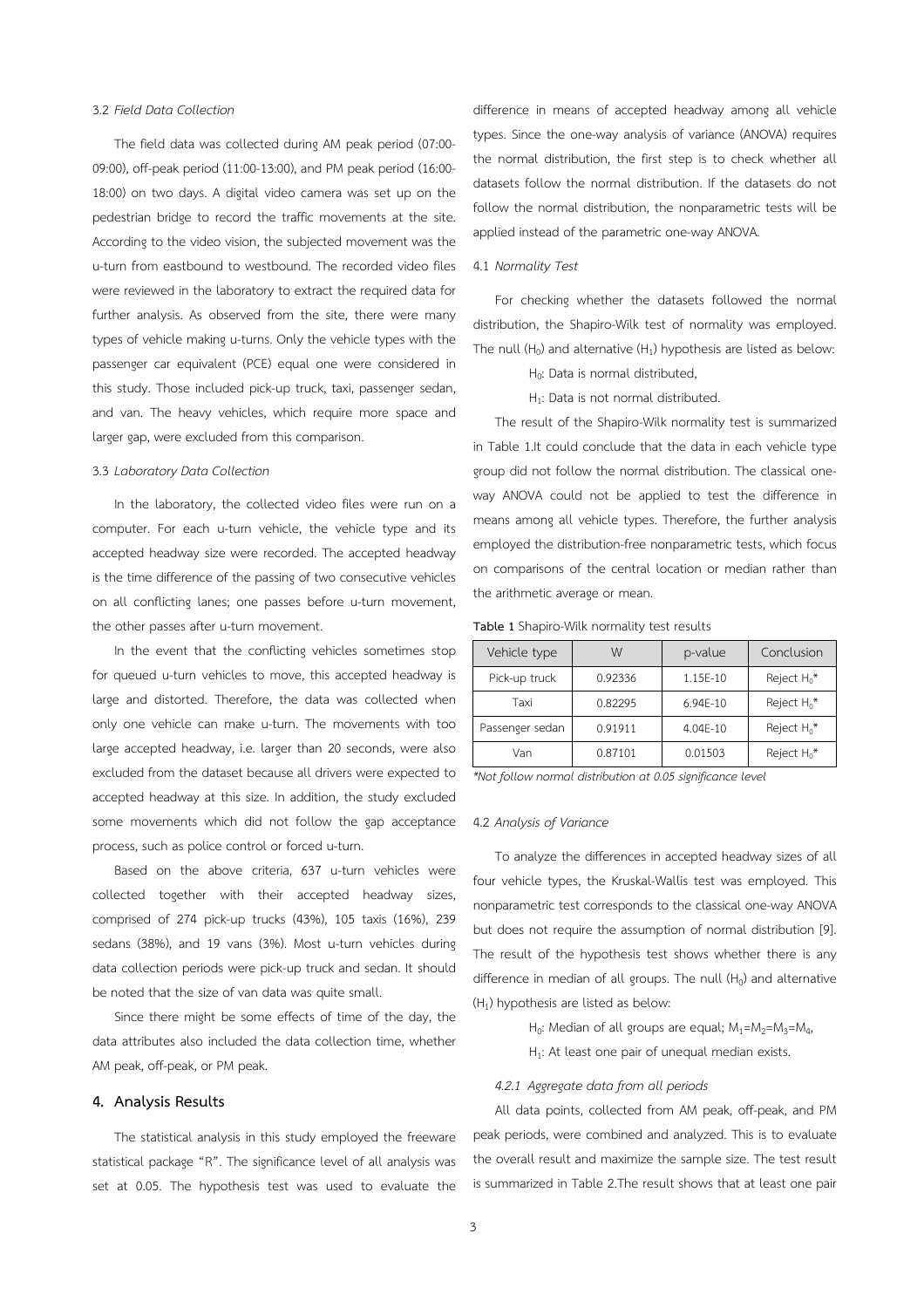of vehicle types has significant difference in accepted headway. In other words, the u-turn vehicle types may affect the selection of accepted headway. However, the result could not identify which pairs of vehicle types that have different values of median accepted headway.

| Vehicle type    | n   |      |      |      | Mean S.D. Median Kruskal-Wallis Test |
|-----------------|-----|------|------|------|--------------------------------------|
| Pick-up truck   | 274 | 6.95 | 2.73 | 6.39 | Chi-Square $=12.581$                 |
| Taxi            | 105 | 6.28 | 2.82 | 5.46 | $df = 3$                             |
| Passenger sedan | 239 | 6.34 | 2.49 | 5.75 | $p$ -value = 0.005636                |
| Van             | 19  | 6.81 | 3.36 | 6.15 | Reject $H_0^*$                       |

**Table 2** Kruskal-Wallis test for data in all periods

*\*Differences in median accepted headway among 4 vehicle types at 0.05 significance level* 

#### *4.2.2 Data from each time period*

The Kruskal-Wallis test was also conducted for the data collected from each period in order to evaluate the effect of operation time of the day. The results are shown in Table 3, 4, 5 for AM peak, off-peak, and PM peak periods, respectively.

**Table 3** Kruskal-Wallis test for data in AM peak period

| Vehicle type    | n   |      |      | Mean S.D. Median | Kruskal-Wallis Test  |
|-----------------|-----|------|------|------------------|----------------------|
| Pick-up truck   | 118 | 7.22 | 2.50 | 6.89             | Chi-Square $=11.093$ |
| Taxi            | 28  | 5.93 | 2.09 | 5.33             | $df = 3$             |
| Passenger sedan | 108 | 6.48 | 2.57 | 5.84             | $p$ -value = 0.01123 |
| Van             | 9   | 6.62 | 2.72 | 6.53             | Reject $H_0^*$       |

*\*Differences in median accepted headway among 4 vehicle types at 0.05 significance level* 

**Table 4** Kruskal-Wallis test for data in off-peak period

| Vehicle type    | n   |      |      |      | Mean S.D. Median Kruskal-Wallis Test |
|-----------------|-----|------|------|------|--------------------------------------|
| Pick-up truck   | 113 | 6.57 | 2.78 | 6.19 | Chi-Square $=1.41$                   |
| Taxi            | 53  | 6.49 | 3.13 | 5.61 | $df = 3$                             |
| Passenger sedan | 91  | 6.29 | 2.59 | 5.70 | $p$ -value = 0.7032                  |
| Van             | 8   | 7.63 | 4.20 | 6.72 | Accept $H_0$ **                      |

*\*\* No difference in median accepted headway among 4 vehicle types at 0.05 significance level* 

**Table 5** Kruskal-Wallis test for data in PM peak period

| Vehicle type    | n  | Mean |      | S.D. Median | Kruskal-Wallis Test |
|-----------------|----|------|------|-------------|---------------------|
| Pick-up truck   | 43 | 7.23 | 3.11 | 6.37        | Chi-Square = 4.9406 |
| Taxi            | 24 | 6.19 | 2.90 | 5.47        | $df = 3$            |
| Passenger sedan | 40 | 6.05 | 2.02 | 5.79        | $p$ -value = 0.1762 |
| Van             |    | 4.41 | 1.77 | 4.41        | Accept $H_0$ **     |

*\*\* No difference in median accepted headway among 4 vehicle* 

*types at 0.05 significance level* 

The test result of AM peak period is the same as the result from all periods; rejecting the null hypothesis. Unlike the AM peak period, the result shows that median accepted headway of all four vehicle types were the same in the off-peak and PM peak periods. In off-peak period, the median accepted headway of 6.19, 5.61, 5.70, and 6.72 seconds were not significantly different, at the 5% level of significance. Similarly, the median accepted headway of 6.37, 5.47, 5.79, and 4.41 seconds were considered no difference in the PM peak period.

## 4.3 *Comparison of two groups*

For identify the vehicle types that have different accepted headway with others, the median of each pair of vehicle types were compared. The location test for two independent samples utilizes the Mann-Whitney-Wilcoxon test. This rank sum test is the nonparametric alternative to the classical Student's t test for two mutually independent random samples [9].

The test can be either one-tailed or two-tailed, depending on the alternative hypothesis. The p-value of one-tailed test is a half of p-value of two tailed test; dividing two-tailed p-value by two results in one-tailed p-value. For facilitating the result summary and avoiding the direction confusion (whether greater or less), all the analysis in this section are two-tailed test. The null  $(H_0)$  and alternative  $(H_1)$  hypothesis are listed as below:

 $H_0$ : Median of two groups are equal;  $M_1 = M_2$ ,

H<sub>1</sub>: Median of two groups are unequal;  $M_1 \neq M_2$ .

The results of all tests are summarized in Table 6 and 7 for data in all periods and data in AM peak period, respectively. The results from both tables show the similar directions of conclusion. There were significant differences when comparing the median accepted headway between (1) pick-up truck versus taxi and (2) pick-up versus passenger sedan. The other four pairs of comparisons did not yield significant differences.

**Table 6** Mann-Whitney**-**Wilcoxon test for each pair of vehicle type for data in all periods

| Comparison of   | Taxi         | Passenger sedan | Van          |
|-----------------|--------------|-----------------|--------------|
| Median          | (5.46)       | (5.75)          | (6.15)       |
| Pick-up truck   | $p$ -value = | $p$ -value =    | $p$ -value = |
| (6.39)          | $0.003058*$  | $0.004149*$     | $0.5937**$   |
| Taxi            |              | $p$ -value =    | $p$ -value = |
| (5.46)          |              | $0.4079**$      | $0.4331**$   |
| Passenger sedan |              |                 | $p$ -value = |
| (5.75)          |              |                 | $0.6015***$  |

*\*Differences in median accepted headway at 0.05 significance level \*\*No difference in median accepted headway at 0.05 sig. level*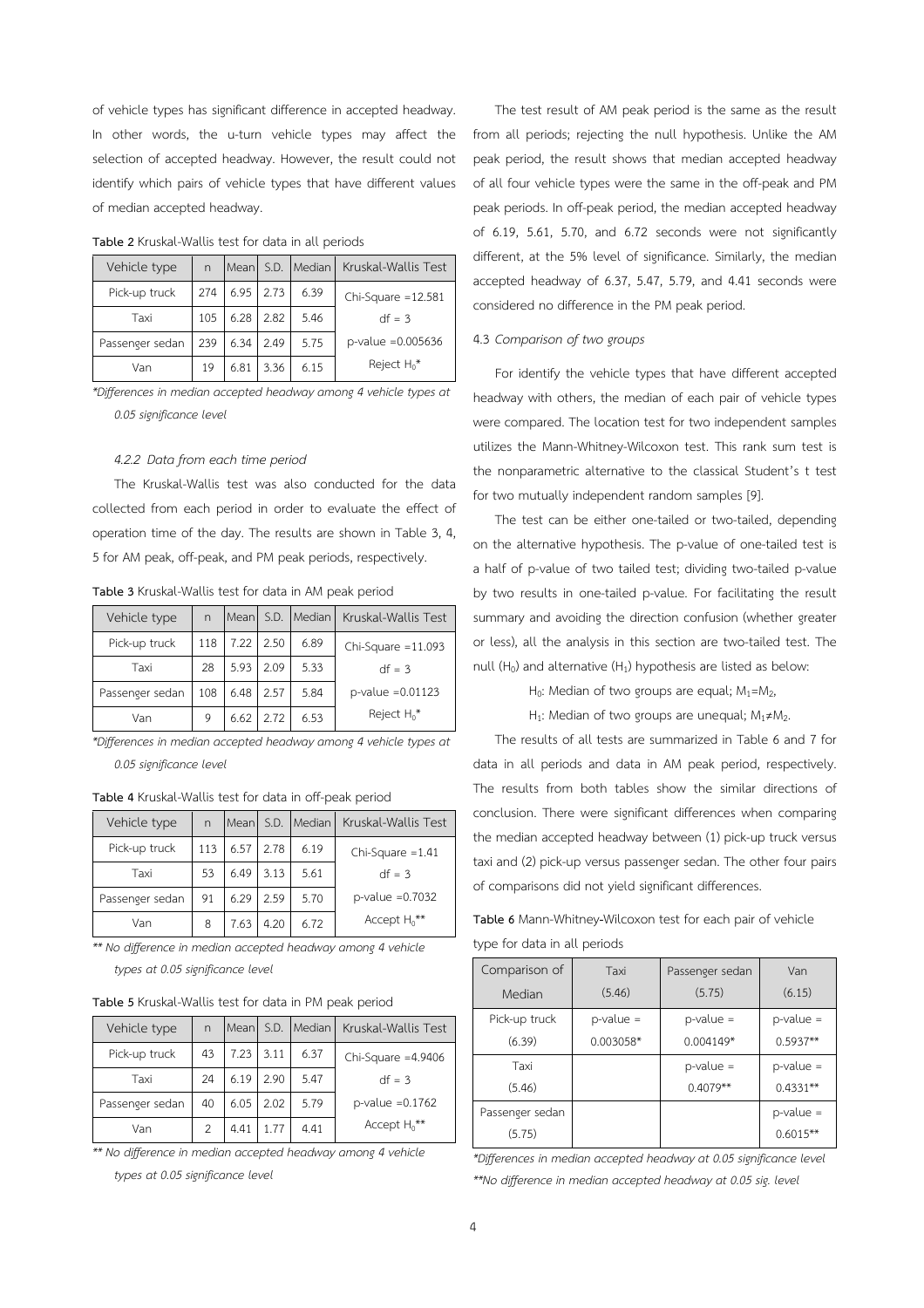**Table 7** Mann-Whitney**-**Wilcoxon test for each pair of vehicle type for data in AM peak period

| Comparison of   | Taxi         | Passenger sedan | Van          |
|-----------------|--------------|-----------------|--------------|
| Median          | (5.33)       | (5.84)          | (6.53)       |
| Pick-up truck   | $p$ -value = | $p$ -value =    | $p$ -value = |
| (6.89)          | $0.01157*$   | $0.005266*$     | $0.4438**$   |
| Taxi            |              | p-value =       | $p$ -value = |
| (5.33)          |              | $0.4118**$      | $0.4465***$  |
| Passenger sedan |              |                 | $p$ -value = |
| (5.84)          |              |                 | $0.6055***$  |

*\*Differences in median accepted headway at 0.05 significance level \*\*No difference in median accepted headway at 0.05 sig. level* 

Considering one-tailed test, all the p-values from the above tables are divided by two. The results could imply that the average accepted headway of pick-up truck (6.39 seconds for overall and 6.89 seconds for AM peak) was significantly larger than those of taxi (5.46 seconds for overall and 5.33 seconds for AM peak) and passenger sedan (5.75 seconds for overall and 5.84 seconds for AM peak).

# **5. Discussion and Conclusion**

This study investigated the effect of u-turn vehicle types on their accepted headway. Four passenger-car sized vehicle type were considered, i.e. pick-up truck, taxi, passenger sedan, and van. For each u-turn vehicle, the data, including its vehicle type and its accepted headway size, were collected. The average accepted headway size of all vehicle types were compared by statistical procedures.

The classical statistical tests, e.g., Student's t test, ANOVA, etc., requires the valid assumption of normal distribution of data. This study concerns about the time headway between two consecutive vehicles. The headway distribution is usually not normal distributed, depending upon the vehicle arrival process. For example, if the vehicle arrives randomly or follows the Poisson distribution, the time headway data will follow the negative exponential distribution. Other distributions that have been applied for intermediate volume conditions include the Pearson Type III, Gamma, Erlang, and shifted negative exponential [10]. However, the accepted headway in this study are the only large headway that u-turn vehicles select for their movement, not all headway. The data were evaluated whether they followed the normal distribution. The results from Table 1 show that the accepted headway data were not normal distributed for all vehicle types. Therefore, the further statistical analysis utilized the nonparametric test procedures.

The distribution of the accepted headway may refer to the distribution of the critical headway, which is also the headway that a driver expects to accept. In measuring the driver's critical gap by maximum likelihood method, the critical gap is assumed to follow the log-normal distribution [11]. Recently, the lognormal distribution and Weibull distribution were compared to fit with the empirical distribution of critical gaps. The results show that the Weibull distribution is better to represent the distribution of critical gap [12].

When the data is not normal distributed, the arithmetic mean cannot properly represent the average of all data points. Instead, the nonparametric statistical methods consider the middle location of all data as the average. So, the distributionfree methods consider the median as the representative of the data rather than the mean. In this study, the values to compare are the median accepted headway of all vehicle types. The Kruskal-Wallis one-way analysis of variance test was employed to check the difference in median accepted headway among all groups. The results show that there were significant difference in accepted headway among vehicle types for the data in all periods and the data in AM peak period. The opposite results were shown in the off-peak and PM peak periods. This can imply that the u-turn vehicle types do not affect the accepted headway during the off-peak period. For PM peak period, the size of sample is quite small comparing to the other periods. Because the westbound traffic direction is the city outbound direction, the traffic volume is high in the PM peak period. Mostly, the police controlled the u-turn movements, by stopping the conflicting through traffic, making this situation not gap acceptance behavior. So, the data during the police control could not be used. In addition, the number of data points for van is also a few. The results about van may not be accurate.

For AM peak period and overall, the vehicle types may affect the accepted headway. To identify which pair of vehicle types that has difference, the Mann-Whitney-Wilcoxon test was employed to check difference of each pair. The results show that pick-up truck required larger accepted headway than taxi and passenger sedan. The pick-up truck length and its turning characteristics may be the cause of this conclusion. The pick-up truck requires more space and time to complete the u-turn maneuver. So, the driver need to select the larger accepted headway size so that he/she can make a safe u-turn. As expected, there was no difference between taxi and sedan because those vehicles' characteristics are quite the same. For van, there was no difference with other vehicle types.